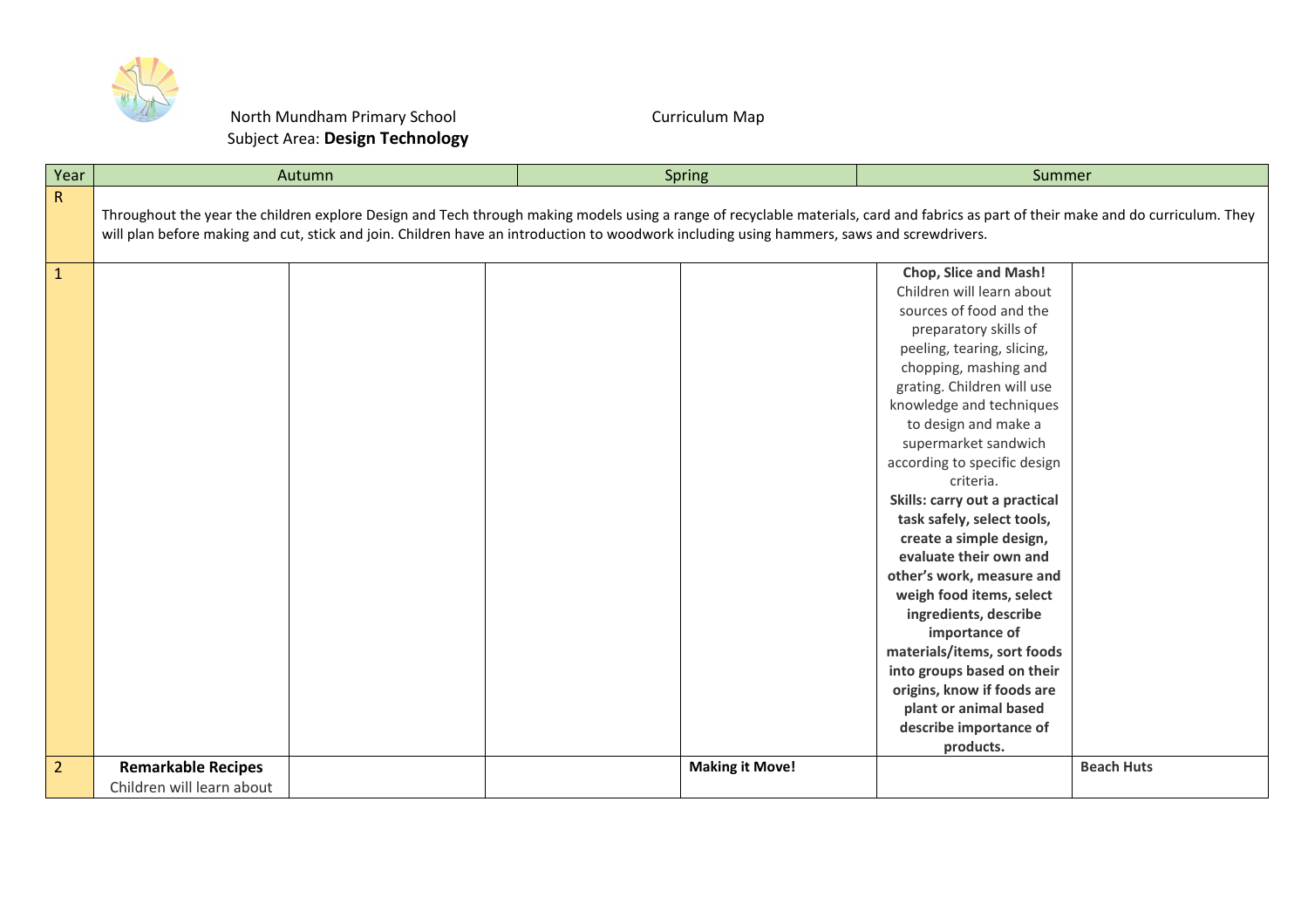

|                                | North Mundham Primary School | Curriculum Map            |                                               |
|--------------------------------|------------------------------|---------------------------|-----------------------------------------------|
| sources of food and tools      |                              | Children learn about cam  | This project teaches                          |
| used for food preparation.     |                              | mechanisms. They          | children about making and                     |
| Children will discover why     |                              | experiment with different | strengthening structures,                     |
| some foods are cooked          |                              | shaped cams before        | including different ways of                   |
| and learn to read a simple     |                              | designing, making and     | joining materials.                            |
| recipe.                        |                              | evaluating a child's      | <b>Skills: Generate and</b>                   |
| Children choose and make       |                              | automaton toy.            | communicate their ideas                       |
| a new school meal that         |                              | Skills: explain how       | through a range of                            |
| fulfils specific design        |                              | products benefit users,   | different methods; explore                    |
| criteria.                      |                              | explore and use           | how to improve structure                      |
| <b>Skills: Work safely and</b> |                              | mechanisms in models,     | stability, select and explain                 |
| hygienically, generate and     |                              |                           | tool choice, evaluate and                     |
| communicate ideas using        |                              |                           | suggest improvements,<br>chose components and |
| a range of methods,            |                              |                           | materials and manipulate                      |
| Identify the origin of         |                              |                           | them,                                         |
| some common foods,             |                              |                           |                                               |
| prepare ingredients using      |                              |                           |                                               |
| different methods, apply       |                              |                           |                                               |
| knowledge of healthy           |                              |                           |                                               |
| varied diets to create a       |                              |                           |                                               |
| simple healthy meal,           |                              |                           |                                               |
| explain importance of          |                              |                           |                                               |
| designer/inventor              |                              |                           |                                               |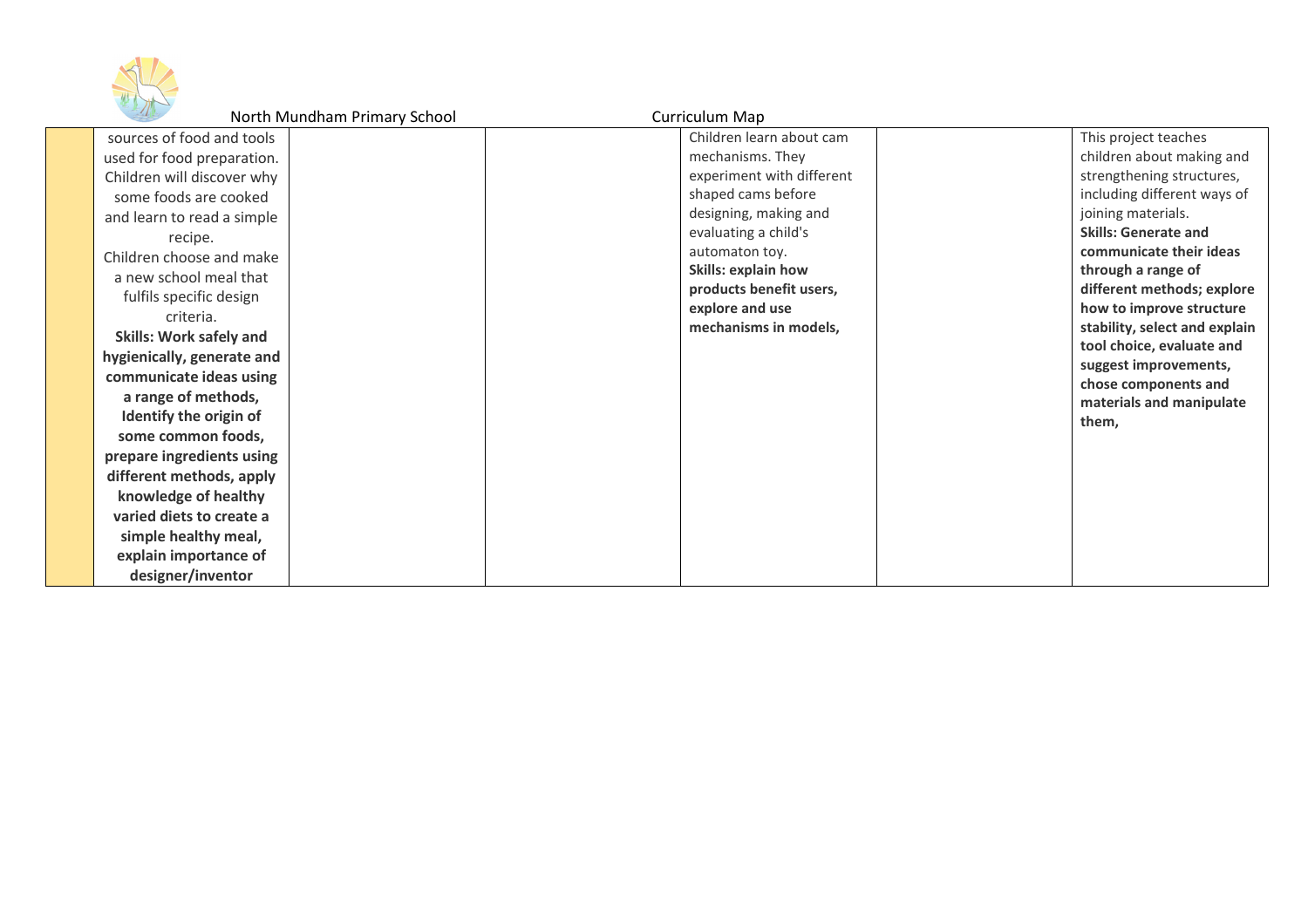

North Mundham Primary School Curriculum Map

| 3 | Cook well, eat well.        |                           | <b>Making it Move!</b>                                     |                             | Greenhouse                   |
|---|-----------------------------|---------------------------|------------------------------------------------------------|-----------------------------|------------------------------|
|   | Children learn about food   |                           | Children learn about cam                                   |                             | Children learn about the     |
|   | groups and the Eatwell      |                           | mechanisms. They                                           |                             | purpose, structure and       |
|   | guide. They learn about     |                           | experiment with different                                  |                             | design features of           |
|   | methods of cooking and      |                           | shaped cams before                                         |                             | greenhouses, and             |
|   | explore these by cooking    |                           | designing, making and                                      |                             | compares the work of two     |
|   | potatoes and ratatouille.   |                           | evaluating a child's                                       |                             | significant greenhouse       |
|   | The children choose and     |                           | automaton toy.                                             |                             | designers. They learn        |
|   | make a taco filling         |                           | Skills: explain how                                        |                             | techniques to strengthen     |
|   | according to specific       |                           | products benefit users,                                    |                             | structures and use tools     |
|   | design criteria.            |                           | explore and use                                            |                             | safely. They use their       |
|   | Skills: prepare and cook a  |                           | mechanisms in models,                                      |                             | learning to design and       |
|   | simple dish, identify main  |                           | develop a design criteria to<br>inform a design, use tools |                             | construct a mini             |
|   | food groups, identify and   |                           | to cut and join, suggest                                   |                             | greenhouse.                  |
|   | name food from different    |                           | improvements and know                                      |                             | <b>Skills: explain how</b>   |
|   | places, use appliances      |                           | how to implement,                                          |                             | products benefit users, use  |
|   | with supervision, develop   |                           | acknowledge suggestions                                    |                             | appliances with              |
|   | design criteria to inform a |                           | for improvement, plan and                                  |                             | supervision, develop         |
|   | design, suggest             |                           | explain material choice.                                   |                             | design criteria to inform a  |
|   | improvements and know       |                           |                                                            |                             | design, create frames        |
|   | how to implement,           |                           |                                                            |                             | with diagonal struts later   |
|   | acknowledge suggestions     |                           |                                                            |                             | for support, use tools to    |
|   | for improvement,            |                           |                                                            |                             | cut and join, suggest        |
|   | describe key design         |                           |                                                            |                             | improvements and know        |
|   | events that have shaped     |                           |                                                            |                             | how to implement,            |
|   | the world                   |                           |                                                            |                             | acknowledge suggestions      |
|   |                             |                           |                                                            |                             | for improvement, plan        |
|   |                             |                           |                                                            |                             | and explain material         |
|   |                             |                           |                                                            |                             | choice, explain similarities |
|   |                             |                           |                                                            |                             | and differences between      |
|   |                             |                           |                                                            |                             | designers.                   |
| 4 |                             | Fresh Food, Good Food.    | <b>Functional and fancy</b>                                | <b>Tomb Builders</b>        |                              |
|   |                             | Children learn about food | fabrics.                                                   | Children learn about simple |                              |
|   |                             | decay and preservation.   |                                                            | machines, including wheels, |                              |

4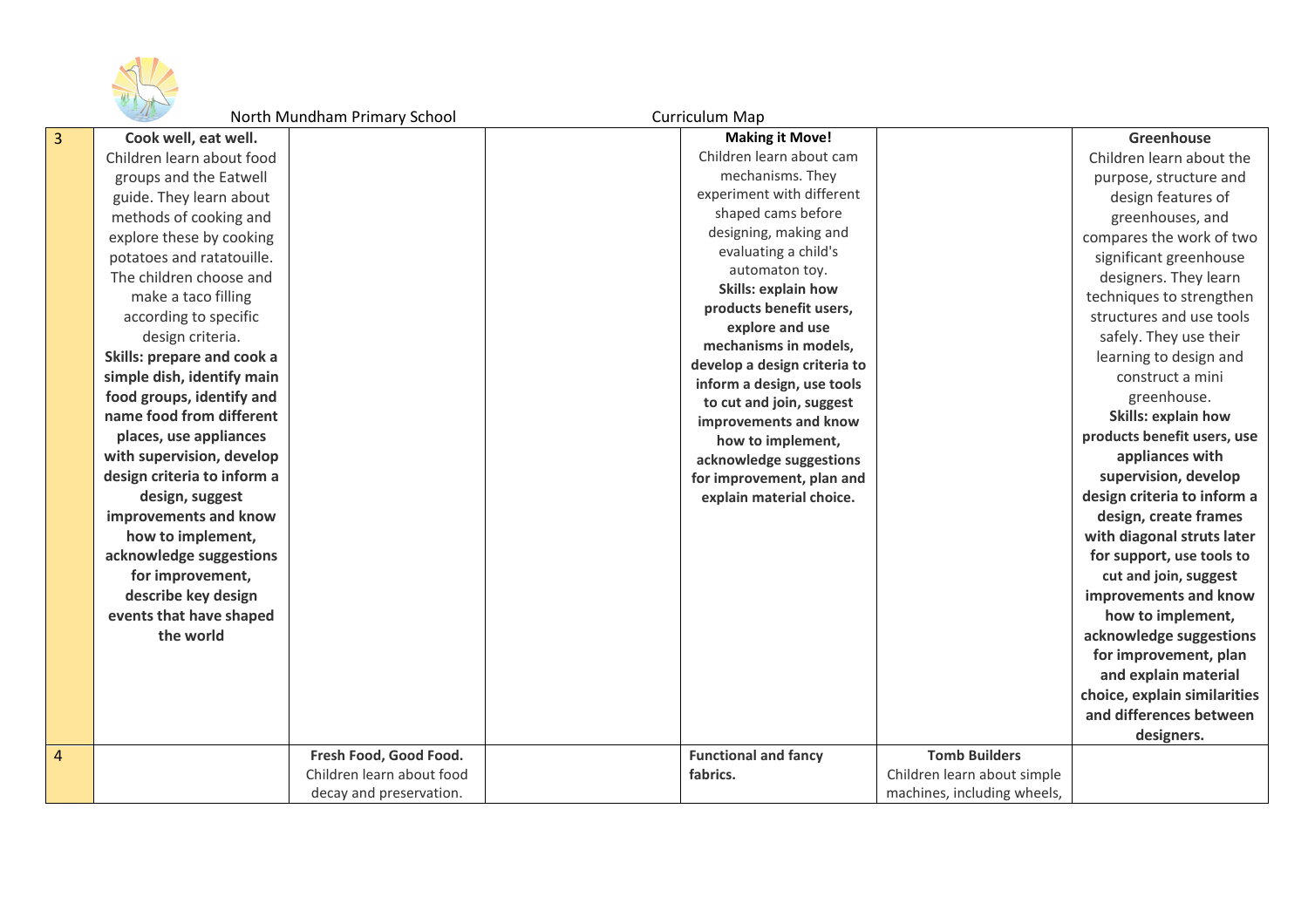

| $\mathcal{L}$ | North Mundham Primary School  |                            | <b>Curriculum Map</b>        |                               |  |
|---------------|-------------------------------|----------------------------|------------------------------|-------------------------------|--|
|               | They discover key             |                            | Children learn about home    | axles, inclined planes,       |  |
|               | inventions in food            |                            | furnishings and the          | pulleys and levers, exploring |  |
|               | preservation and packaging,   |                            | significant designer William | how they helped ancient       |  |
|               | then make examples. The       |                            | Morris. They learn           | builders to lift and move     |  |
|               | children prepare, package     |                            | techniques for decorating    | heavy loads.                  |  |
|               | and evaluate a healthy        |                            | fabric, including block      | Skills: investigate/identify  |  |
|               | snack.                        |                            | printing, hemming and        | design features of familiar   |  |
|               | Skills: Explain how and why   |                            | embroidery and use them      | products, use and explore     |  |
|               | a significant designer or     |                            | to design and make a fabric  | mechanisms, annotate          |  |
|               | inventor shaped the world,    |                            | sample.                      | sketches to communicate       |  |
|               | use chemical products         |                            | Skills: investigate/identify | ideas, select, name and use   |  |
|               | under supervision,            |                            | design features of familiar  | tools when supervised,        |  |
|               | annotate sketches to          |                            | products, annotate           | identify what has worked      |  |
|               | communicate ideas, create     |                            | sketches to communicate      | well and improve designs,     |  |
|               | shells/frames and be able     |                            | ideas, select, name and use  |                               |  |
|               | to strengthen, identify       |                            | tools when supervised,       |                               |  |
|               | what has worked well and      |                            | identify what has worked     |                               |  |
|               | improve designs, choose       |                            | well and improve designs,    |                               |  |
|               | materials by understanding    |                            | hand sew using running       |                               |  |
|               | characteristics, identify and |                            | stitch, choose materials by  |                               |  |
|               | use cooking techniques,       |                            | understanding                |                               |  |
|               | design and explain a          |                            | characteristics, print       |                               |  |
|               | healthy snack, identify and   |                            | decorative patterns on       |                               |  |
|               | name foods produced in        |                            | fabric, compare two          |                               |  |
|               | different places.             |                            | products in a table, explain |                               |  |
|               |                               |                            | how and why a significant    |                               |  |
|               |                               |                            | designer or inventor         |                               |  |
|               |                               |                            | shaped the world.            |                               |  |
|               | <b>Moving Mechanisms</b>      | Eat the seasons            |                              |                               |  |
|               | Children learn about          | Children learn about the   |                              |                               |  |
|               | pneumatic systems. They       | meaning and benefits of    |                              |                               |  |
|               | experiment with               | seasonal eating, including |                              |                               |  |
|               | pneumatics before             | food preparation and       |                              |                               |  |
|               | designing, making and         | cooking techniques.        |                              |                               |  |
|               | evaluating a pneumatic        | Use an increasing range of |                              |                               |  |
|               |                               | preparation and cooking    |                              |                               |  |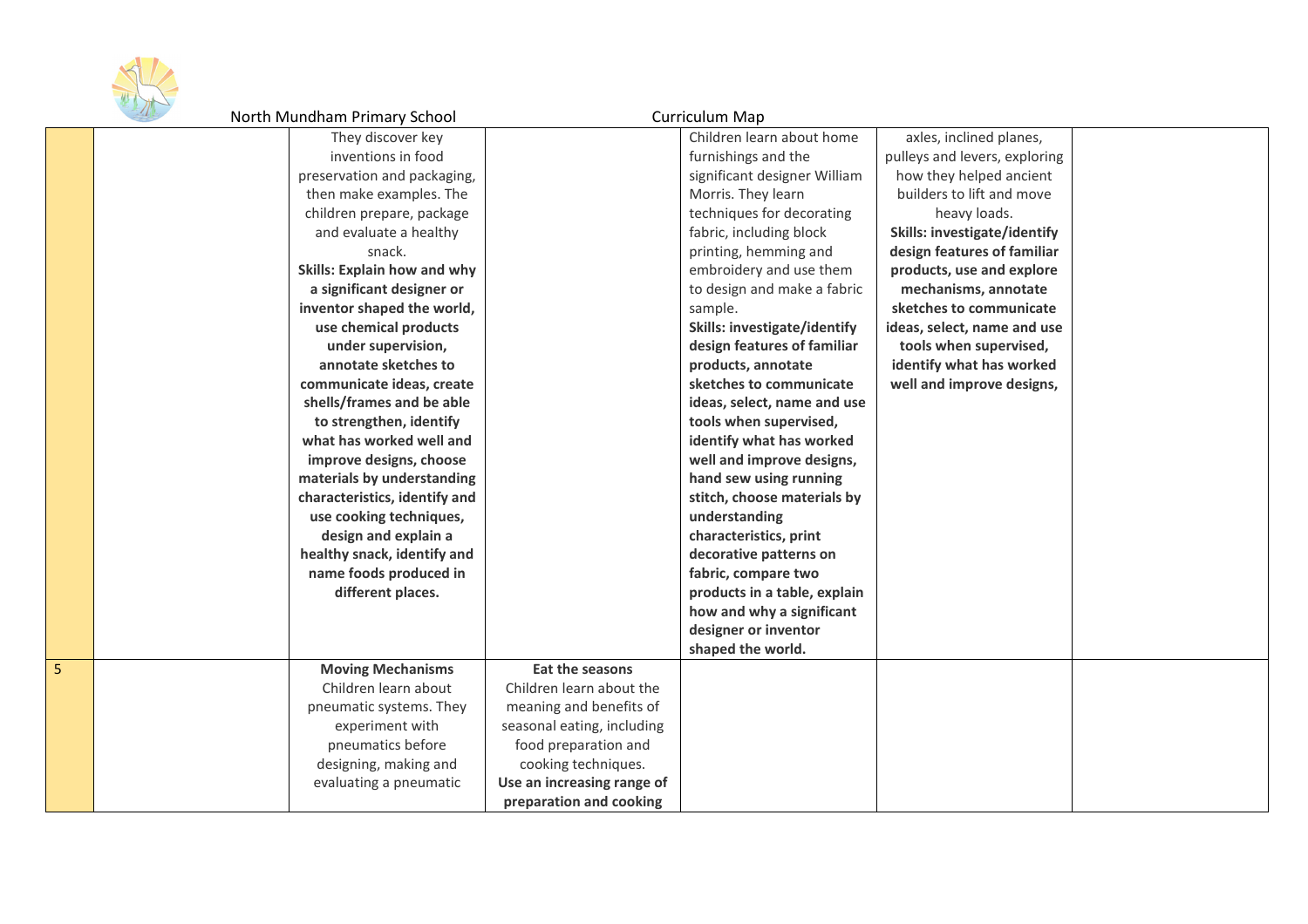

|   | $\mathcal{A}$ | North Mundham Primary School       |                               | Curriculum Map |  |
|---|---------------|------------------------------------|-------------------------------|----------------|--|
|   |               | machine that performs a            | techniques to cook a sweet    |                |  |
|   |               | useful function.                   | or savoury dish, evaluate     |                |  |
|   |               | <b>Skills: Explain how product</b> | meals and consider their      |                |  |
|   |               | deigns are influenced by           | contribution in a healthy     |                |  |
|   |               | culture or society, explain        | diet, describe what           |                |  |
|   |               | functionality and purpose          | seasonality means and         |                |  |
|   |               | of safety features of              | explain some of the           |                |  |
|   |               | products, use mechanical           | reasons why it is beneficial. |                |  |
|   |               | systems in their products,         |                               |                |  |
|   |               | such as pneumatics, build a        |                               |                |  |
|   |               | framework using a range of         |                               |                |  |
|   |               | materials to support               |                               |                |  |
|   |               | mechanisms, name/select            |                               |                |  |
|   |               | increasingly appropriate           |                               |                |  |
|   |               | tools for a task and use           |                               |                |  |
|   |               | safely, test and evaluate          |                               |                |  |
|   |               | products against design            |                               |                |  |
|   |               | specification, make                |                               |                |  |
|   |               | adaptations as they                |                               |                |  |
|   |               | develop the product, select        |                               |                |  |
|   |               | and combine materials              |                               |                |  |
|   |               | with precision, survey             |                               |                |  |
|   |               | users in a range of focus          |                               |                |  |
|   |               | groups and compare                 |                               |                |  |
|   |               | results.                           |                               |                |  |
| 6 |               | <b>Food for life</b>               |                               |                |  |
|   |               | Children learn about               |                               |                |  |
|   |               | processed food and healthy         |                               |                |  |
|   |               | food choices. They make            |                               |                |  |
|   |               | bread and pasta sauces and         |                               |                |  |
|   |               | learn about the benefits of        |                               |                |  |
|   |               | whole foods. They plan and         |                               |                |  |
|   |               | make meals as part of a            |                               |                |  |
|   |               | healthy daily menu, and            |                               |                |  |
|   |               | evaluate their completed           |                               |                |  |
|   |               | products.                          |                               |                |  |